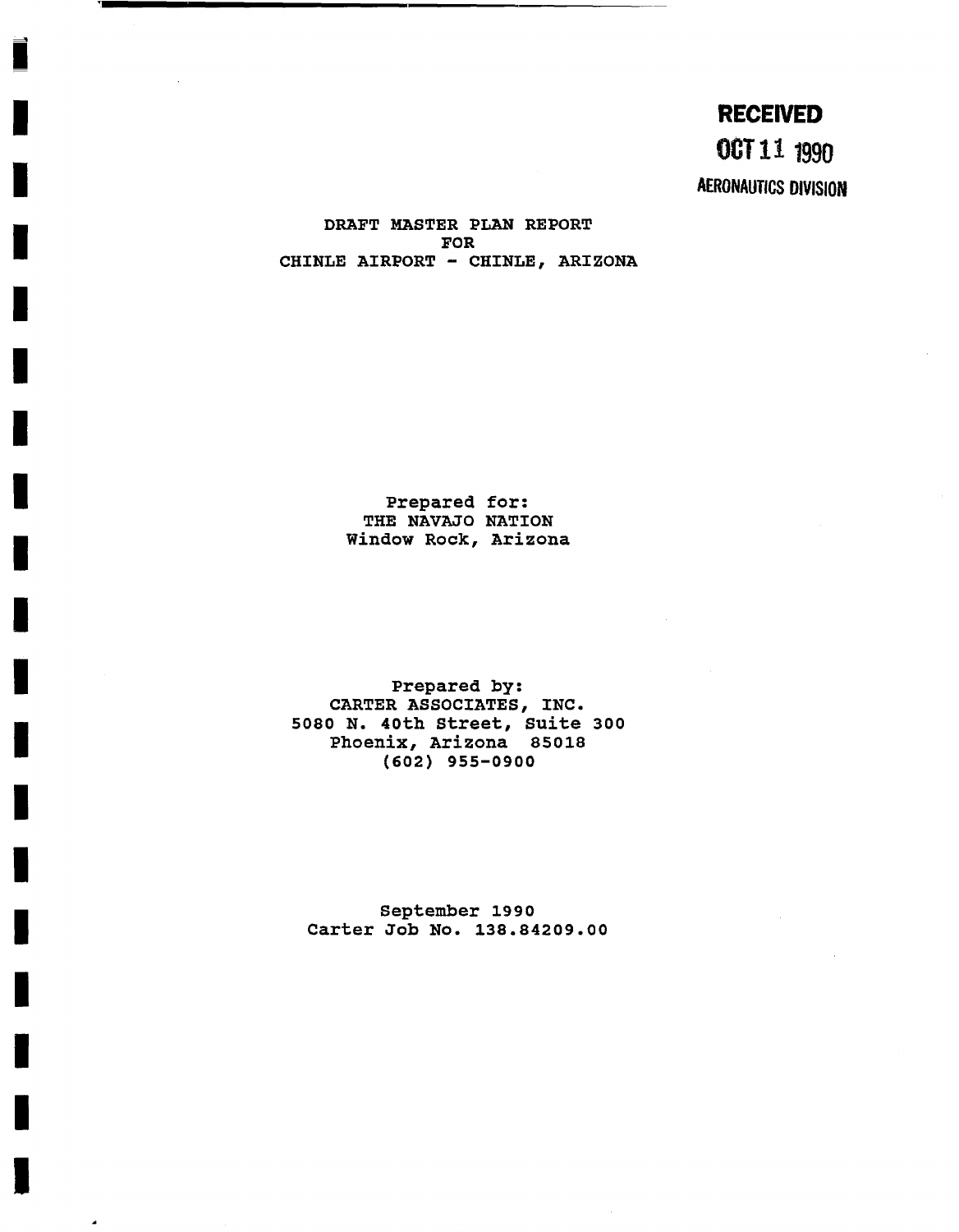The preparation of this document was financed in part through a planning grant from the Federal Aviation Administration (FAA) as provided under Section 505 of the Airport and Airway Improvement Act of 1982, as amended. The contents do not necessarily reflect the official views or policy of the FAA. Acceptance of this report by the FAA does not in any way constitute a commitment on the part of the United States to participate in any development depicted therein nor does it indicate that the proposed development is environmentally acceptabale in accordance with appropriate public laws.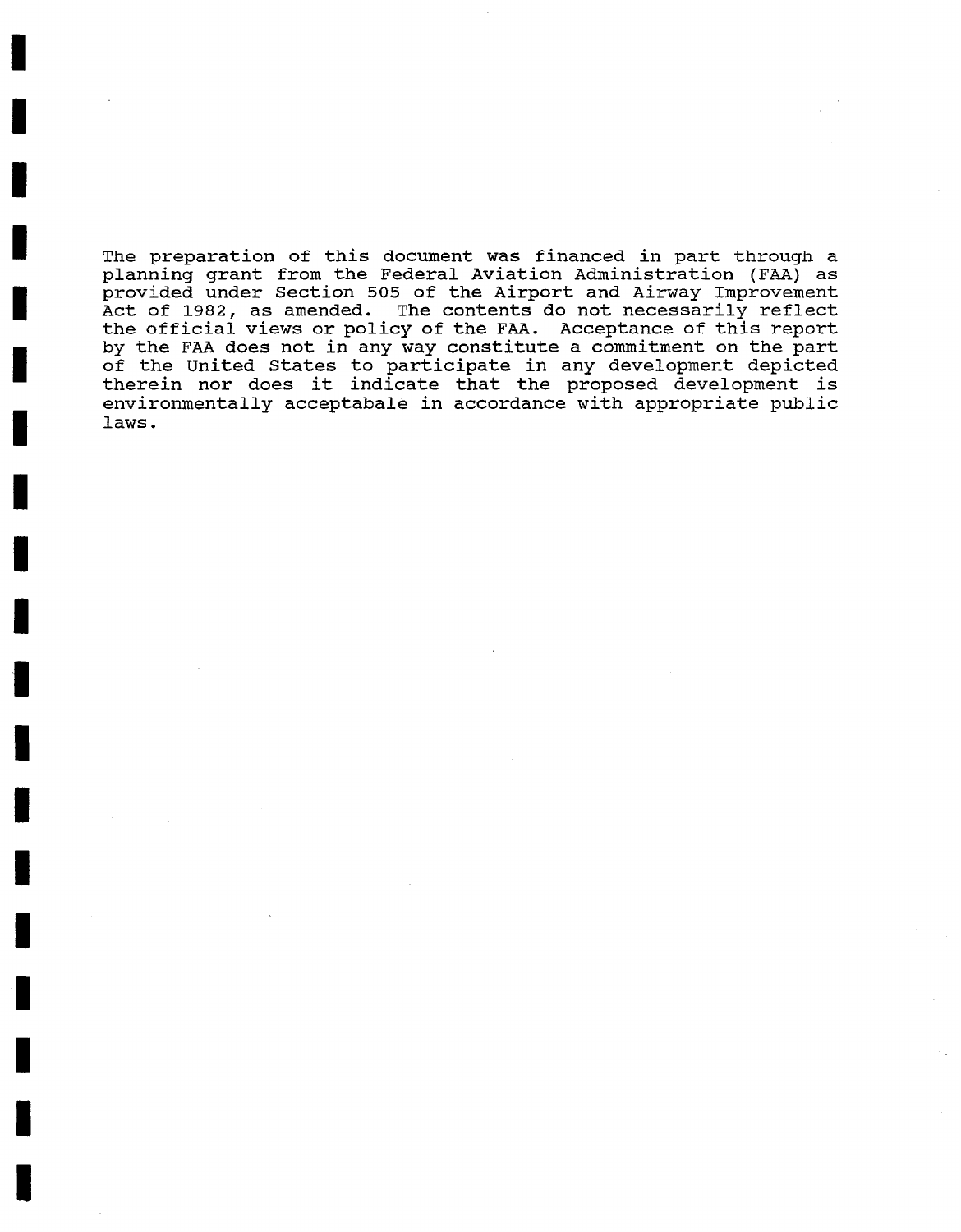### TABLE OF CONTENTS

|     |                                                       | <b>Page</b> |
|-----|-------------------------------------------------------|-------------|
| I.  | <b>EXECUTIVE SUMMARY</b>                              | $I-1$       |
| II. | <b>INTRODUCTION</b>                                   | $II-1$      |
|     | Goals and Objectives                                  | $II-1$      |
|     | Overview of the Navajo Airport System                 | $II-2$      |
|     | Development History of the Navajo Airport System      | $IT-5$      |
|     | Existing Chinle Airport                               | $II-10$     |
|     | Site Selection - Airport Facility                     | $II-11$     |
|     | Land Availability                                     | $II-12$     |
|     | Recommended Site for Airport Facility Development     | $II-12$     |
|     | <b>Evaluation Summary:</b><br>Recommended Site        | $II-12$     |
|     | Evaluation Summary: Existing and Alternative Sites    | $II-14$     |
|     | Master Plan Content                                   | $II-17$     |
|     | III. AVIATION AND AIRPORT FORECASTS                   | $III-1$     |
|     | Introduction                                          | $III - 1$   |
|     | Forecast Methodology                                  | $III-2$     |
| IV. | AIRSPACE AND DEMAND/CAPACITY                          | $IV-1$      |
|     | Airspace and Obstructions Analysis Criteria           | $IV-1$      |
|     | Analysis - Existing Airport Site                      | $IV-1$      |
|     | Analysis - Proposed Airport Site (Nazlini Wash)       | $IV-2$      |
|     | Area Enroute and Terminal Navaids                     | $IV-7$      |
|     | Demand-Capacity Methodology                           | $IV-7$      |
|     | Runway Capacity - Initial Development                 | $IV-8$      |
|     | Capacity and Delay Calculations - Long-Range Planning | $IV-8$      |
| v.  | FACILITY REQUIREMENTS AND RECOMMENDATIONS             | $V-1$       |
|     | Inventory of Existing Airport Facility                | $V-1$       |
|     | Facility Requirements Development Criteria            | $V-2$       |
|     | Airside Facilities                                    | $V - 3$     |
|     | 1. Runways                                            | $V - 3$     |
|     | Taxiways<br>2.                                        | $V - 3$     |
|     | 3.<br>Aircraft Parking and Tiedown                    | $V - 3$     |
|     | Hangar Requirements<br>4.                             | $V - 4$     |
|     | 5.<br>Airport Lighting and Visual Aids                | $V - 4$     |
|     | б.<br>Airport Marking                                 | $V - 4$     |
|     | Navigational Requirements<br>7.                       | $V - 5$     |
|     | 8.<br><b>Fuel Facilities</b>                          | $V - 5$     |
|     | 9.<br>Clear Zones                                     | $V - 5$     |
|     | 10.<br>Land Acquisition                               | $V - 6$     |
|     | 11. Control Tower                                     | $V - 6$     |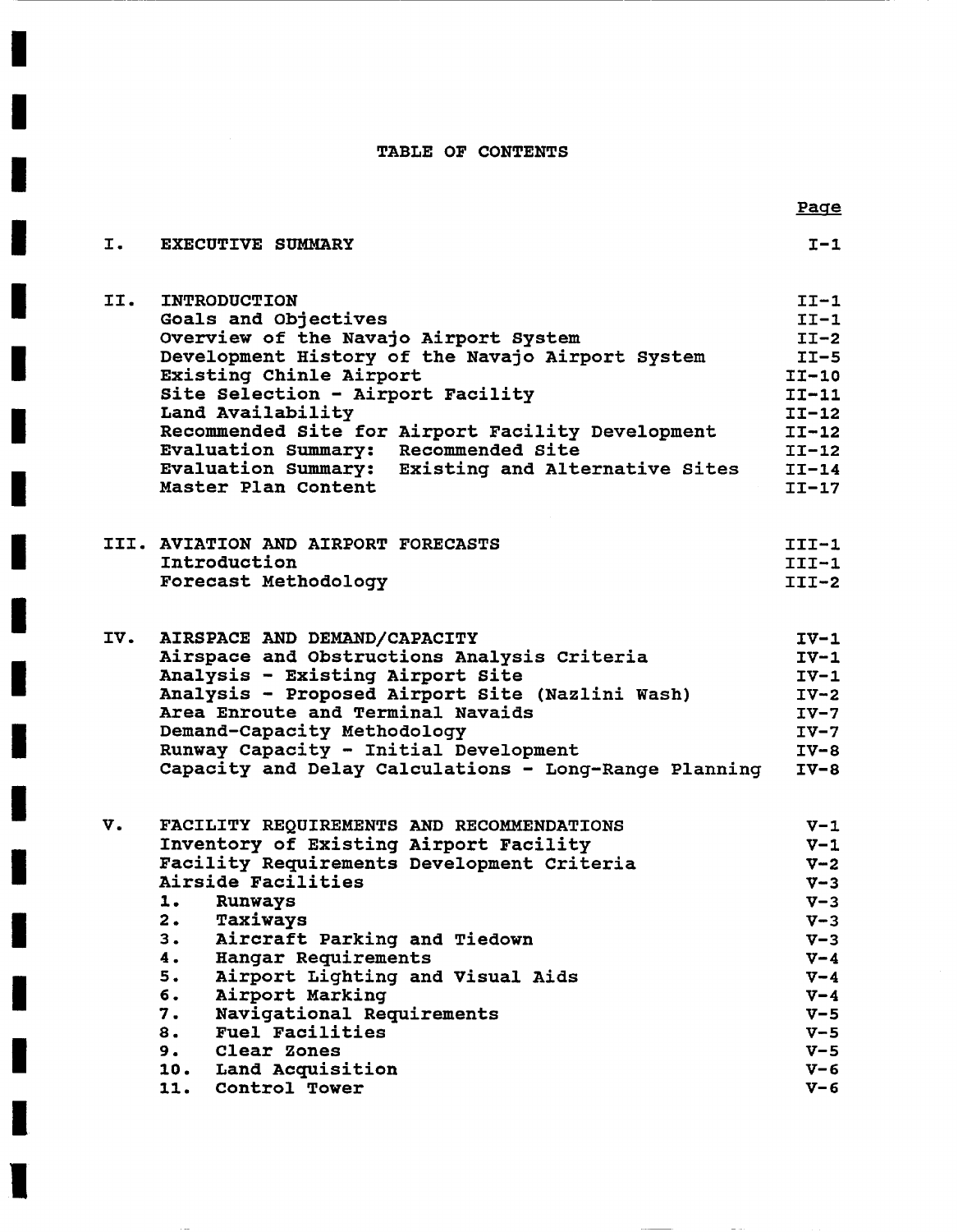## TABLE OF CONTENTS (CONT'D)

 $\cdots$  comes and

|     |                                                                  | <b>Page</b> |
|-----|------------------------------------------------------------------|-------------|
|     | Landside Facilities                                              | $V - 6$     |
|     | 1. Terminal Building                                             | $V - 6$     |
|     | 2. Automobile Parking                                            | $V - 6$     |
|     | 3. Access Roads                                                  | $V - 6$     |
|     | 4. Utility Infrastructure                                        | $V - 7$     |
|     | 5. Fencing and Security                                          | $V - 7$     |
| VI. | PRELIMINARY ENGINEERING INVESTIGATIONS                           | $VI-1$      |
|     | Introduction                                                     | $VI-1$      |
|     | Construction Materials Availability                              | $VI-1$      |
|     | Pavement Design Recommendations                                  | $VI-2$      |
|     | Site Hydrology                                                   | $VI-2$      |
|     | Site Description                                                 | $VI-2$      |
|     | Methodology                                                      | $VI-2$      |
|     | Peak Discharge Estimates                                         | $VI-5$      |
|     | Preliminary 100-Year Flow Depths                                 | $VI-6$      |
|     | VII. AIRPORT PLANS AND PLAN IMPLEMENTATION                       | $VII-1$     |
|     | Introduction                                                     | $VII-1$     |
|     | VIII.CAPITAL IMPROVEMENTS PROGRAM AND FINANCING                  | VIII-1      |
|     | Interpretation of Capital Improvements Schedules                 | $VIII-1$    |
|     | Phased Development Schedule                                      | VIII-1      |
|     | Capital Improvements Program,                                    |             |
|     | Phase I/1991-1993 (Short Range)<br>Capital Improvements Program, | $VIII-3$    |
|     | Phase II/1994-2005 (Long Range)                                  | $VIII-6$    |
|     | Summary of Capital Improvements Program                          | VIII-8      |
|     | Airport Financing                                                | VIII-9      |
|     | Airport Revenues                                                 | $VIII-9$    |
|     | Local Funding                                                    | VIII-9      |
|     | Federal Funding                                                  | VIII-10     |
| IX. | ENVIRONMENTAL ANALYSIS                                           | $IX-1$      |
|     | Noise                                                            | $IX-2$      |
|     | Land Use                                                         | $IX-6$      |
|     | Existing Conditions                                              | $IX-6$      |
|     | Land Use Compatibility Guidelines                                | $IX-6$      |
|     | Affected Environment                                             | $IX-7$      |

Construction Impacts

**IX-8**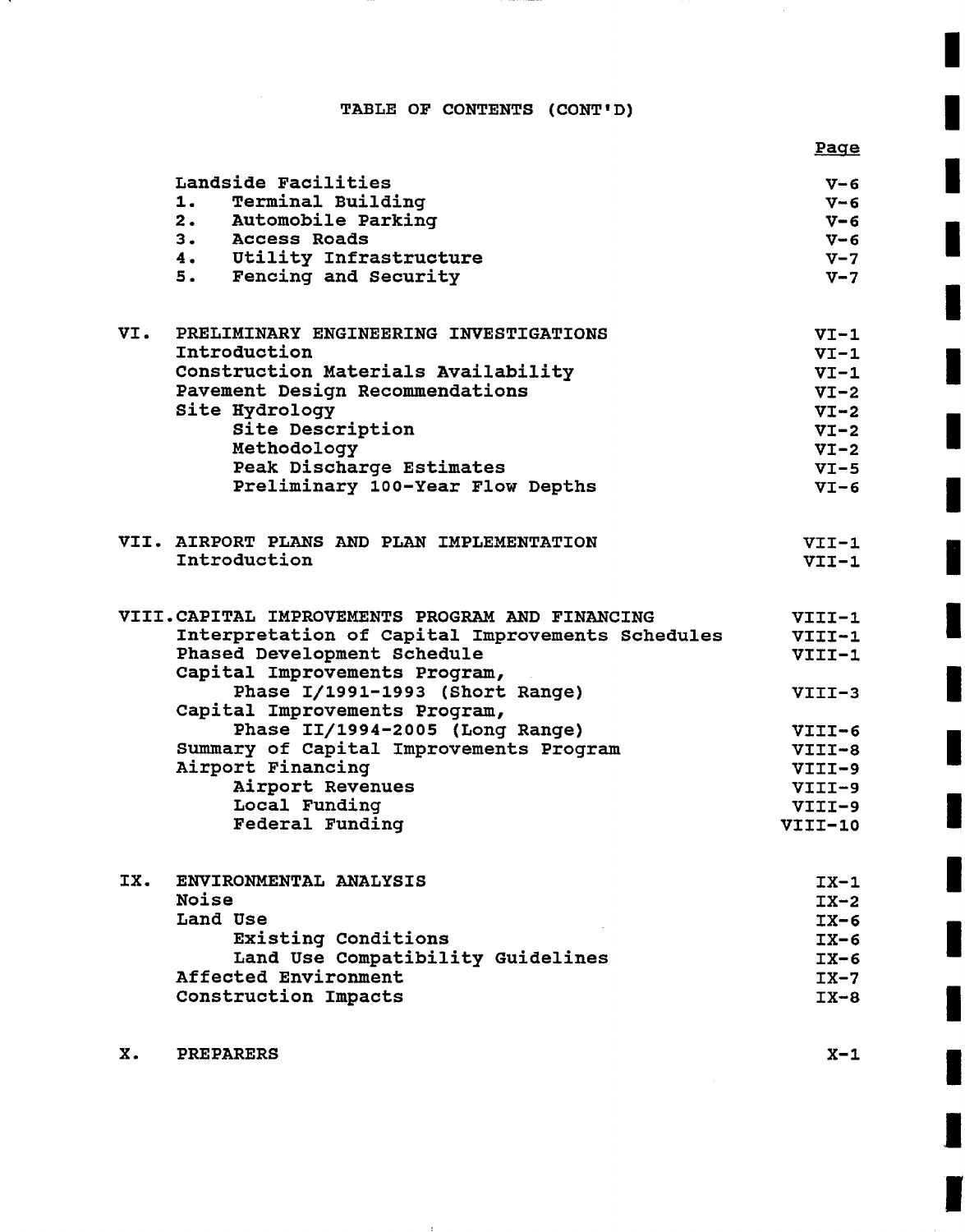#### REFERENCES

#### ABBREVIATIONS

APPENDIX **A**  Federal Aviation Administration Form 7480-1 for Existing and Proposed Chinle Airports

APPENDIX **B**  Hydrological Methodology and Calculations

APPENDIX **C**  Project Correspondence

#### APPENDIX D

Environmental Assessment

#### Page